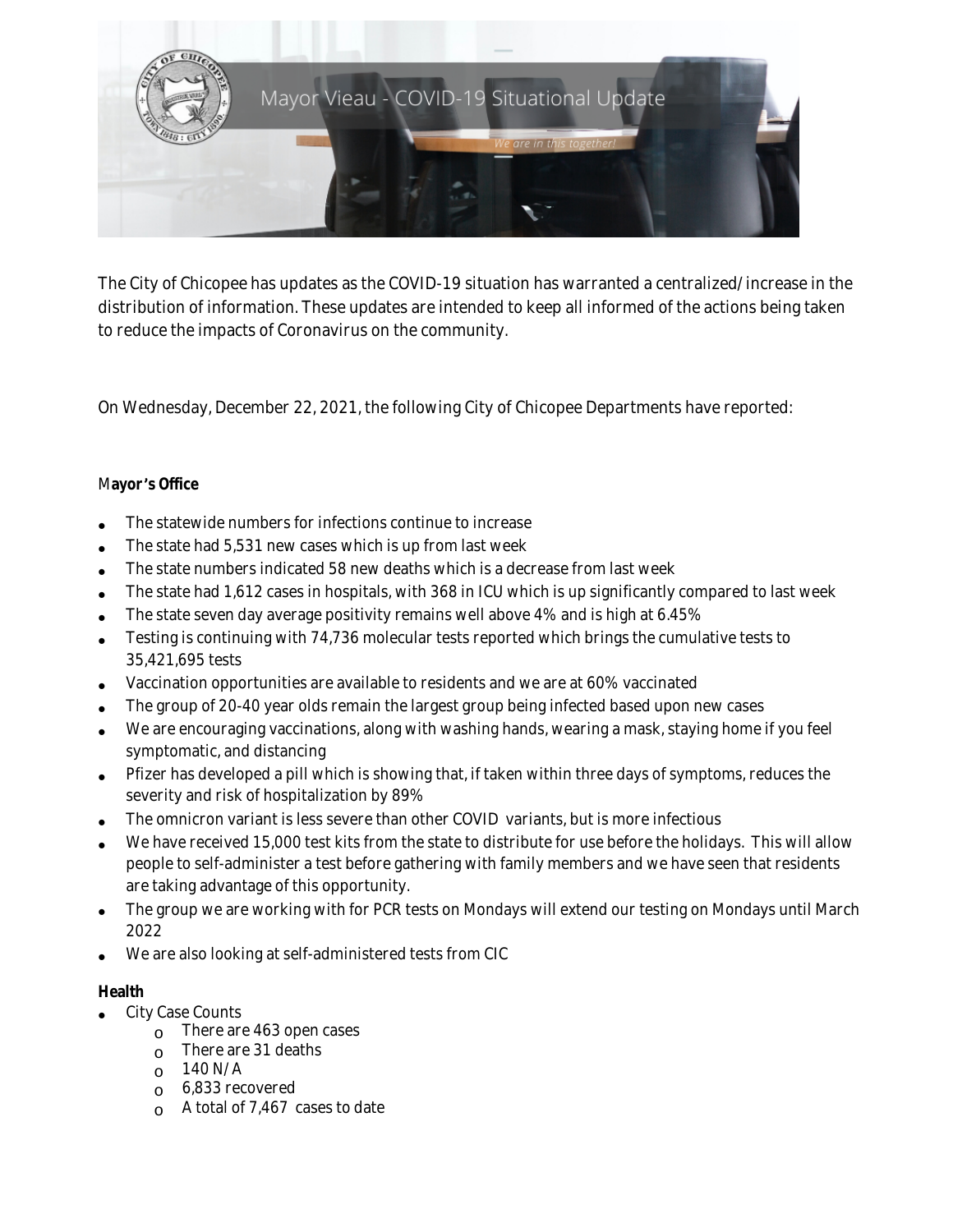- We are still averaging 30-40 cases a day
- We continue to encourage vaccines
- The Health Department has distributed self-test kits to the Council on Aging, Boys and Girls Club, Library, United Way Cupboard in the Center, Lorraine's Soup Kitchen, and the Chicopee Housing Authority
- The tests are for the Holidays to prevent spread of the virus among family members
- We have 30,000 tests. There are two tests in a kit and 90 kits in a case. The Health Department will restock the locations as needed
- The self-tests are not reportable to the Health Department so they will impair contact tracing. The state numbers of cases and probable cases may be under-reported. Hospitalizations and deaths will be accurate
- It is important to know your status for the holidays so you do not spread the virus to family members

#### **Police Department**

- We are stable on staffing with two active cases
- We are working with Safety to administer PCR test on Tuesday and Wednesdays next week and the week in between Christmas and New Years
- We may hand individuals a kit when they go through the testing site so they can test others they may have been in contact with or test afterwards if still symptomatic or the get a negative test when recovered
- Also the Police would like self-test cases delivered to the C-3 Unit and to the Willimansett sub-station

#### **Fire Department**

- Status quo on services with one firefighter returned and one new firefighter out with COVID
- The Fire Department will have personnel available to assist with testing at the Council on Aging site
- They agree with distributing test kits to those tested
- They are able to staff the site all three days

#### **Emergency Management**

- Status quo on staffing
- They will assist with testing through March on Mondays
- The grant for Emergency Management was approved and they will order equipment

#### **Safety**

- Status quo on staffing
- We will working door monitors at the buildings after January 1st
- They student numbers are increasing and we will look to have vaccine clinics at the schools

#### **DPW**

• Status quo on staffing and services

## **COA**

- Status Quo on staffing and services
- They have already distributed a number of self-tests